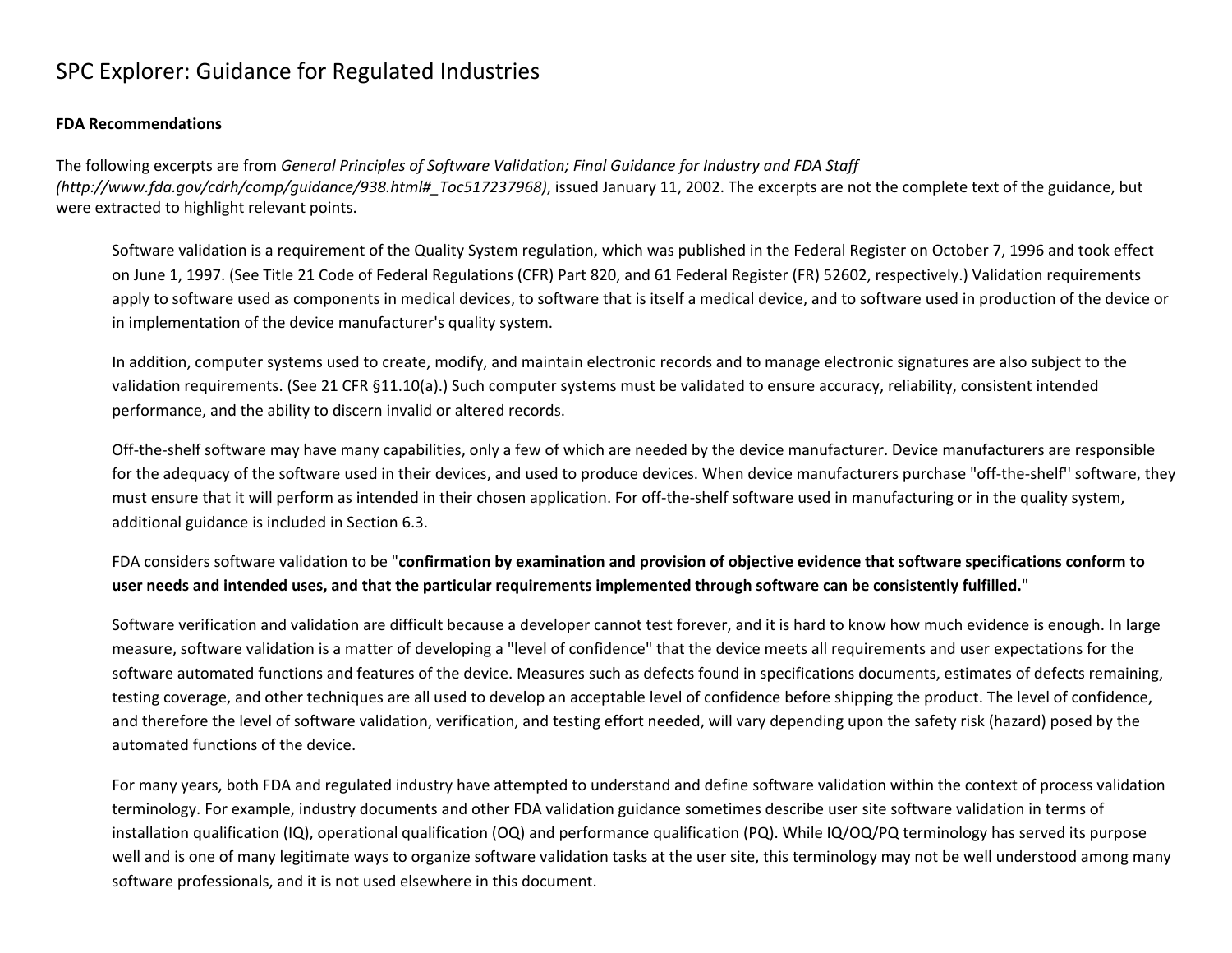Software developers should establish a software life cycle model that is appropriate for their product and organization. The software life cycle model that is selected should cover the software from its birth to its retirement. Activities in a typical software life cycle model include the following:

- Quality Planning
- System Requirements Definition
- Detailed Software Requirements Specification
- Software Design Specification
- Construction or Coding
- Testing
- **Installation**
- Operation and Support
- Maintenance
- Retirement

Verification, testing, and other tasks that support software validation occur during each of these activities.

As applied to software, the term maintenance does not mean the same as when applied to hardware. The operational maintenance of hardware and software are different because their failure/error mechanisms are different. Hardware maintenance typically includes preventive hardware maintenance actions, component replacement, and corrective changes. Software maintenance includes corrective, perfective, and adaptive maintenance but does not include preventive maintenance actions or software component replacement.

Changes made to correct errors and faults in the software are corrective maintenance. Changes made to the software to improve the performance, maintainability, or other attributes of the software system are perfective maintenance. Software changes to make the software system usable in a changed environment are adaptive maintenance.

When changes are made to a software system, either during initial development or during post release maintenance, sufficient regression analysis and testing should be conducted to demonstrate that portions of the software not involved in the change were not adversely impacted. This is in addition to testing that evaluates the correctness of the implemented change(s).

The specific validation effort necessary for each software change is determined by the type of change, the development products affected, and the impact of those products on the operation of the software. Careful and complete documentation of the design structure and interrelationships of various modules, interfaces, etc., can limit the validation effort needed when a change is made. The level of effort needed to fully validate a change is also dependent upon the degree to which validation of the original software was documented and archived. For example, test documentation, test cases, and results of previous verification and validation testing need to be archived if they are to be available for performing subsequent regression testing. Failure to archive this information for later use can significantly increase the level of effort and expense of revalidating the software after a change is made.

In addition to software verification and validation tasks that are part of the standard software development process, the following additional maintenance tasks should be addressed: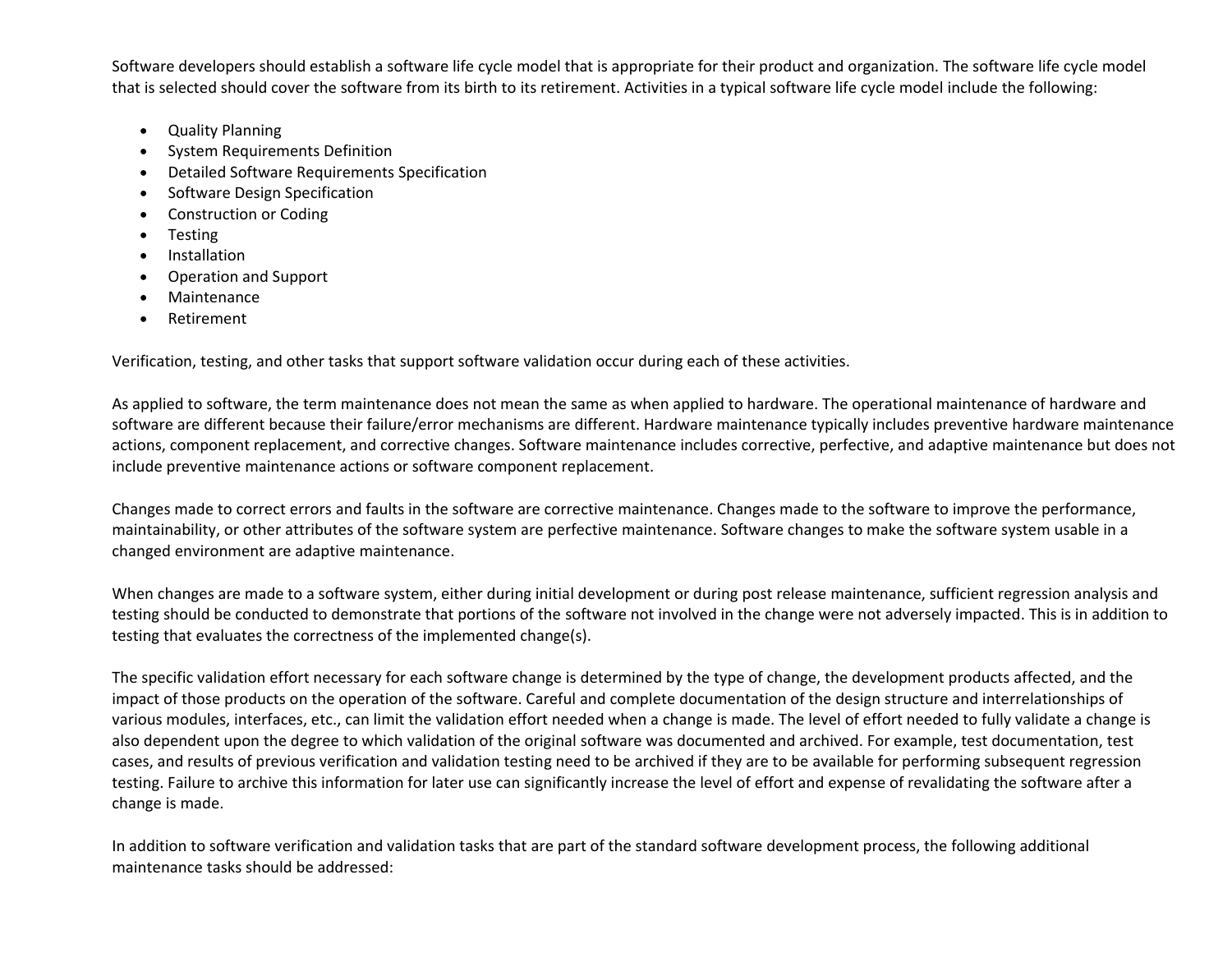- **Software Validation Plan Revision -** For software that was previously validated, the existing software validation plan should be revised to support the validation of the revised software. If no previous software validation plan exists, such a plan should be established to support the validation of the revised software.
- **Anomaly Evaluation** Software organizations frequently maintain documentation, such as software problem reports that describe software anomalies discovered and the specific corrective action taken to fix each anomaly. Too often, however, mistakes are repeated because software developers do not take the next step to determine the root causes of problems and make the process and procedural changes needed to avoid recurrence of the problem. Software anomalies should be evaluated in terms of their severity and their effects on system operation and safety, but they should also be treated as symptoms of process deficiencies in the quality system. A root cause analysis of anomalies can identify specific quality system deficiencies. Where trends are identified (e.g., recurrence of similar software anomalies), appropriate corrective and preventive actions must be implemented and documented to avoid further recurrence of similar quality problems. (See 21 CFR 820.100.)
- **Problem Identification and Resolution Tracking -** All problems discovered during maintenance of the software should be documented. The resolution of each problem should be tracked to ensure it is fixed, for historical reference, and for trending.
- **Proposed Change Assessment -** All proposed modifications, enhancements, or additions should be assessed to determine the effect each change would have on the system. This information should determine the extent to which verification and/or validation tasks need to be iterated.
- **Task Iteration -** For approved software changes, all necessary verification and validation tasks should be performed to ensure that planned changes are implemented correctly, all documentation is complete and up to date, and no unacceptable changes have occurred in software performance.
- **Documentation Updating** Documentation should be carefully reviewed to determine which documents have been impacted by a change. All approved documents (e.g., specifications, test procedures, user manuals, etc.) that have been affected should be updated in accordance with configuration management procedures. Specifications should be updated before any maintenance and software changes are made.

## **SPC Explorer Documentation**

With regard to the FDA recommendations, the SPC Explorer software is considered off-the-shelf software used in manufacturing or in the quality system. The software and its requirements are designed internally and not subject to the particular specifications of any customer, or use in a particular application. The user Help System provides the detailed descriptions of its intended functionality and installation requirements. Its primary purpose is the analysis of process data for statistical control and (in some cases) the storage of the data used in the analysis.

The SPC Explorer software was initially released in January, 1998, after undergoing thorough verification and validation processes. It uses Quality America's QA-ActiveSPC charting control for its statistical analysis and chart displays. The QA-ActiveSPC control was first released as a stand-alone product in September 1997, although the basis for its statistical analysis was developed for the initial release of our SPC-PC IV software in June 1991, which in turn was based on our DOSbased software dating back to 1993. As such, the volume of verification and validation exercises performed on its interface, and most importantly its charting analysis, is vast.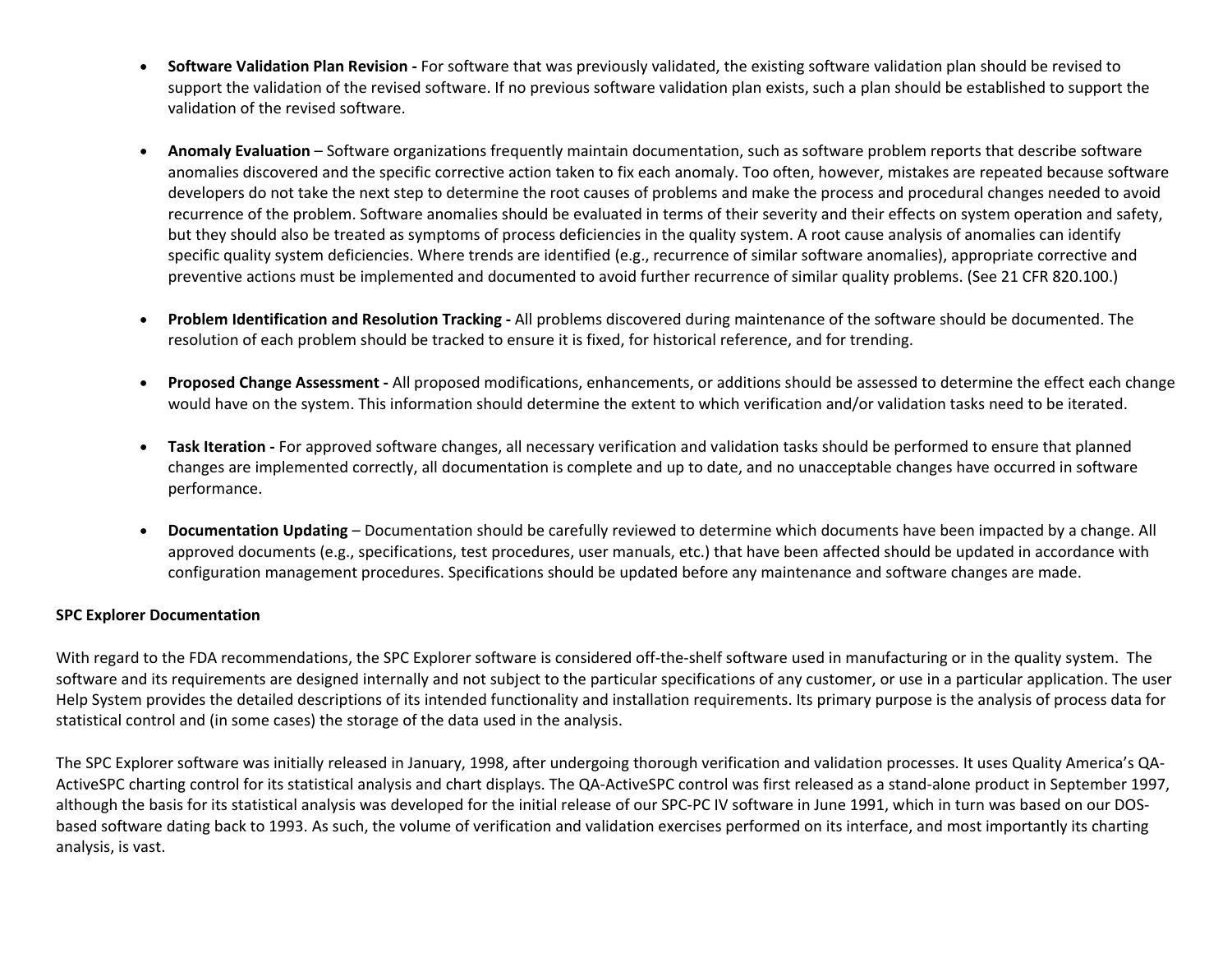Given its years of use in various industries, SPC Explorer is clearly in the maintenance phase of the FDA's software life cycle model. The vast majority of its current development activities relate to perfective maintenance, a small portion to corrective maintenance, and an even smaller portion to adaptive maintenance.

The following steps outline the verification and validation activities for perfective, corrective and adaptive maintenance:

- 1. For each suggested change, a Functional Specification is constructed.
	- a. The Functional Specification is documented within the development database and assigned to a specific release of the application.
	- b. The Functional Specification outlines the general requirements for the change, and may also include how the change relates to any existing functionality of the software.
	- c. The Functional Requirements for the software are provided in the user Help System. Functional Specifications for given changes to the software are aligned with the Functional Requirements.
- 2. The Functional Specification is reviewed by the Programmer assigned to the task.
	- a. The Programmer documents a design strategy in the development database, and implements a Code Change that addresses the needs of the Functional Specification.
	- b. When the change is necessitated by a program error (corrective maintenance), the source of the error is determined and documented as part of the Code Change record within the development database.
	- c. The Functional Specification may be revised to meet general coding requirements, or for simplification of the application interface.
	- d. Design and Code Changes initiated by junior programmers are reviewed by their supervision. If the Code Change does not meet the requirements, or if the implementation method is flawed, the Code Change is revised prior to Systems Testing.
	- e. When applicable, recommendations for systems level testing of the software are documented by the Programmer and/or Reviewer.
- 3. Help System documentation is updated, where necessary, based on the software change.
- 4. System Testing is performed by qualified staff to ensure conformance to the Functional Specification.
	- a. Results are documented in the development database and/or stored in the secure testing results directory on the network server and referenced in the development database.
	- b. When Code Changes may influence integrity of data storage or output actions of the software, testing includes verification relative to previous results (regression testing).
	- c. When Code Changes influence reported statistics, System Testing includes verification of relevant calculations using secondary methods, including manual or automated calculations, and/or comparison to other software applications.
	- d. Results of System Tests are reviewed relative to the Functional Specification and knowledge of the software application by a senior member of Technical Services or Software Development to ensure that adequate testing has been performed.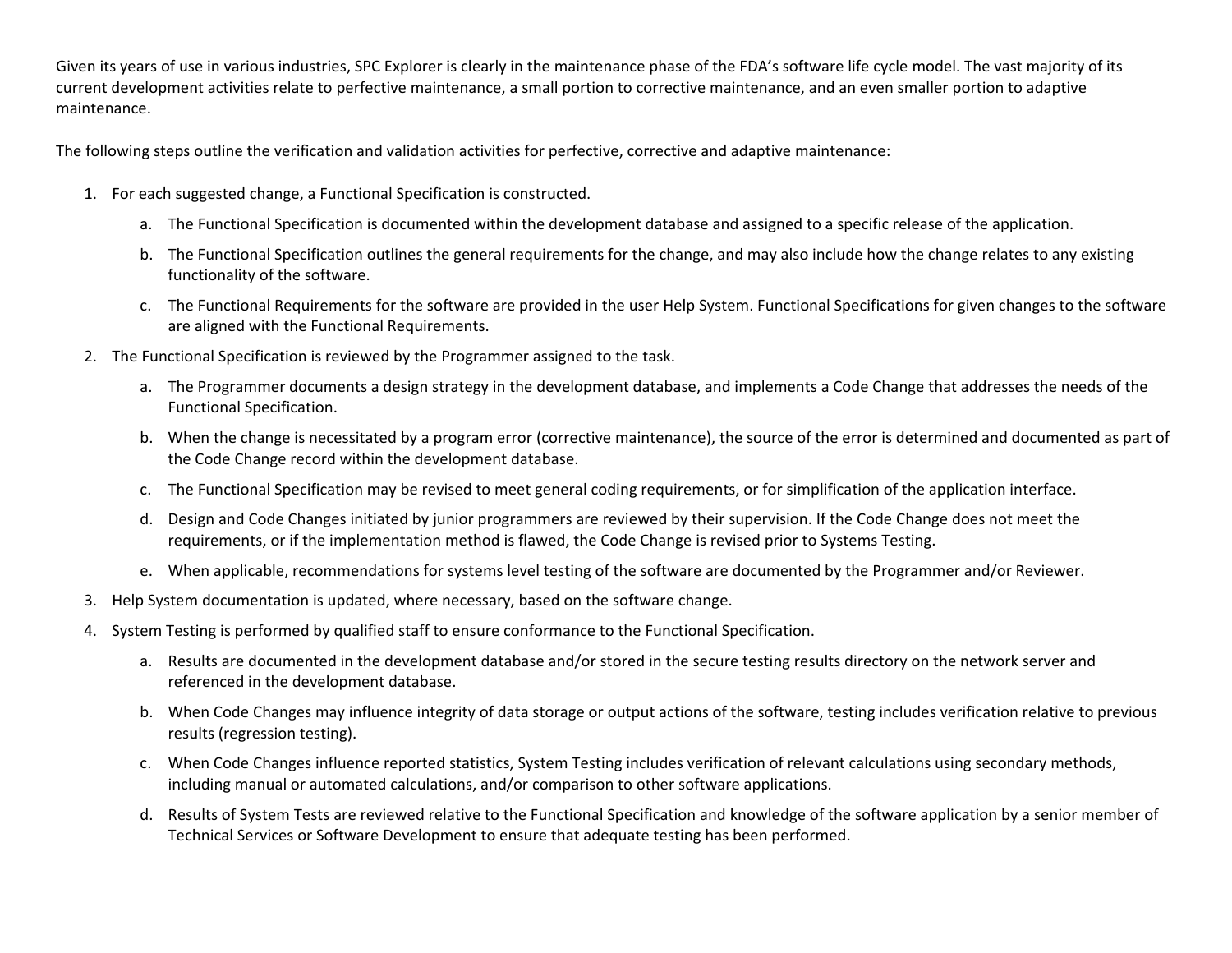## SPC Explorer 21 Part 11 CFR Guidelines

| <b>CFR Item</b>                                                                            | <b>Description</b>                                                                                                                                                                                                                                                                                                                                                                                                                                                                                                                                                                | <b>Software Feature</b>                                                                                                                                                                                                                                                                                                                                         | <b>Notes to Administrator</b>                                                                                                                                                                                                          |
|--------------------------------------------------------------------------------------------|-----------------------------------------------------------------------------------------------------------------------------------------------------------------------------------------------------------------------------------------------------------------------------------------------------------------------------------------------------------------------------------------------------------------------------------------------------------------------------------------------------------------------------------------------------------------------------------|-----------------------------------------------------------------------------------------------------------------------------------------------------------------------------------------------------------------------------------------------------------------------------------------------------------------------------------------------------------------|----------------------------------------------------------------------------------------------------------------------------------------------------------------------------------------------------------------------------------------|
| Subpart B--<br>Electronic<br>Records<br>Sec. 11.10<br>Controls for<br>closed systems<br>a. | Persons who use closed systems to create, modify,<br>maintain, or transmit electronic records shall employ<br>procedures and controls designed to ensure the<br>authenticity, integrity, and, when appropriate, the<br>confidentiality of electronic records, and to ensure<br>that the signer cannot readily repudiate the signed<br>record as not genuine. Such procedures and controls<br>shall include the following:<br>Validation of systems to ensure accuracy, reliability,<br>consistent intended performance, and the ability to<br>discern invalid or altered records. | Each release is thoroughly tested to<br>ensure accuracy of data analysis, and<br>reliable, consistent performance of the<br>user interface. Data may be marked as<br>invalid, or altered, with appropriate<br>reports provided to identify these records<br>(see below).                                                                                        | Internal policies and<br>procedures should be<br>developed and<br>documented to provide<br>specific instruction on<br>the use of the software,<br>or selection of features<br>within the software, to<br>assure consistency of<br>use. |
| b.                                                                                         | The ability to generate accurate and complete copies<br>of records in both human readable and electronic form<br>suitable for inspection, review, and copying by the<br>agency. Persons should contact the agency if there are<br>any questions regarding the ability of the agency to<br>perform such review and copying of the electronic<br>records.                                                                                                                                                                                                                           | Data and its analysis results may be<br>viewed, exported, or printed based on a<br>number of user-defined query criteria.<br>Data may also be available via queries<br>through third-party software, such as<br>Crystal Reports.                                                                                                                                |                                                                                                                                                                                                                                        |
| c.                                                                                         | Protection of records to enable their accurate and<br>ready retrieval throughout the records retention<br>period.                                                                                                                                                                                                                                                                                                                                                                                                                                                                 | Data is stored in a secure relational<br>database, using one of a number of<br>database formats (MS Access, SQL Server,<br>MYSQL).                                                                                                                                                                                                                              | Data may be archived<br>following the record<br>retention period<br>established by the local<br>policy and procedures.                                                                                                                 |
| d.                                                                                         | Limiting system access to authorized individuals.                                                                                                                                                                                                                                                                                                                                                                                                                                                                                                                                 | Password-protected login is required for<br>access.                                                                                                                                                                                                                                                                                                             |                                                                                                                                                                                                                                        |
| e.                                                                                         | Use of secure, computer-generated, time-stamped audit<br>trails to independently record the date and time of<br>operator entries and actions that create, modify, or<br>delete electronic records. Record changes shall not<br>obscure previously recorded information. Such audit<br>trail documentation shall be retained for a period at<br>least as long as that required for the subject<br>electronic records and shall be available for agency<br>review and copying.                                                                                                      | Data is stored using the network<br>date/time at the point of data entry.<br>Subsequent deletion or editing of the<br>data, including the date/time field, value<br>or traceability item associated with the<br>data record, is stored within the audit<br>trail. The audit trail provides both the<br>previous and the current value of the<br>affected field. |                                                                                                                                                                                                                                        |
| f.                                                                                         | Use of operational system checks to enforce permitted<br>sequencing of steps and events, as appropriate.                                                                                                                                                                                                                                                                                                                                                                                                                                                                          | Where appropriate, system checks verify<br>that necessary fields are completed and<br>relevant before data is committed to the<br>database.                                                                                                                                                                                                                     |                                                                                                                                                                                                                                        |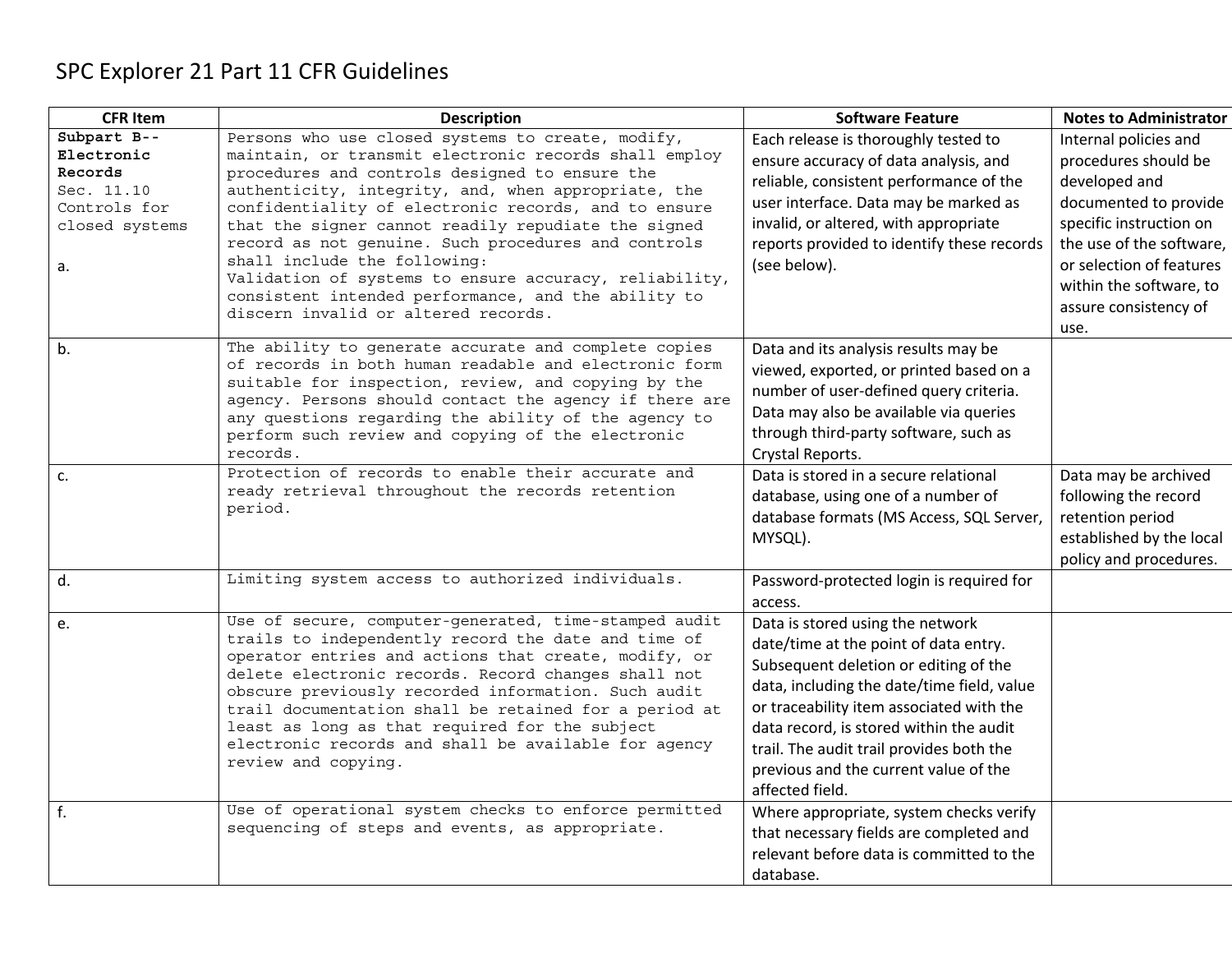| g.                                          | Use of authority checks to ensure that only authorized<br>individuals can use the system, electronically sign a<br>record, access the operation or computer system input<br>or output device, alter a record, or perform the<br>operation at hand.                                                                                                                                                                                                                                                                                                                                                                                               | Each relevant function within the<br>database, including login, is access-<br>controlled.                                                                                                                                                                                                                                                                                                                                                                                                        | Access control privileges<br>should be defined and<br>applied for classes of<br>users.                                               |
|---------------------------------------------|--------------------------------------------------------------------------------------------------------------------------------------------------------------------------------------------------------------------------------------------------------------------------------------------------------------------------------------------------------------------------------------------------------------------------------------------------------------------------------------------------------------------------------------------------------------------------------------------------------------------------------------------------|--------------------------------------------------------------------------------------------------------------------------------------------------------------------------------------------------------------------------------------------------------------------------------------------------------------------------------------------------------------------------------------------------------------------------------------------------------------------------------------------------|--------------------------------------------------------------------------------------------------------------------------------------|
| h.                                          | Use of device (e.g., terminal) checks to determine, as<br>appropriate, the validity of the source of data input<br>or operational instruction.                                                                                                                                                                                                                                                                                                                                                                                                                                                                                                   | Data may be entered via electronic<br>instrumentation to ensure its validity.<br>Data validity checks may also be defined<br>for each characteristic.                                                                                                                                                                                                                                                                                                                                            |                                                                                                                                      |
| i.                                          | Determination that persons who develop, maintain, or<br>use electronic record/electronic signature systems<br>have the education, training, and experience to<br>perform their assigned tasks.                                                                                                                                                                                                                                                                                                                                                                                                                                                   | Software training is available.                                                                                                                                                                                                                                                                                                                                                                                                                                                                  | Local policies and<br>procedures should be<br>defined.                                                                               |
|                                             | The establishment of, and adherence to, written<br>policies that hold individuals accountable and<br>responsible for actions initiated under their<br>electronic signatures, in order to deter record and<br>signature falsification.                                                                                                                                                                                                                                                                                                                                                                                                            |                                                                                                                                                                                                                                                                                                                                                                                                                                                                                                  | Local policies and<br>procedures should be<br>defined.                                                                               |
| k.                                          | Use of appropriate controls over systems documentation<br>including:<br>(1) Adequate controls over the distribution of, access<br>to, and use of documentation for system operation and<br>maintenance.<br>(2) Revision and change control procedures to maintain<br>an audit trail that documents time-sequenced<br>development and modification of systems documentation.                                                                                                                                                                                                                                                                      | The system documentation is provided<br>exclusively via the user Help System,<br>which is not editable by the user<br>community. Updates are provided, as<br>necessary, with each release of the<br>product, and are subject to change and<br>revision control procedures.<br>In addition, a Document change control<br>interface is provided within the software<br>to manage the revision and control of<br>internal policies and procedures<br>impacting system operation and<br>maintenance. | Local policies and<br>procedures may be<br>revision controlled and<br>available to specified<br>users within the<br>Document branch. |
| Sec. 11.30<br>Controls for<br>open systems. | Persons who use open systems to create, modify,<br>maintain, or transmit electronic records shall employ<br>procedures and controls designed to ensure the<br>authenticity, integrity, and, as appropriate, the<br>confidentiality of electronic records from the point<br>of their creation to the point of their receipt. Such<br>procedures and controls shall include those identified<br>in 11.10, as appropriate, and additional measures such<br>as document encryption and use of appropriate digital<br>signature standards to ensure, as necessary under the<br>circumstances, record authenticity, integrity, and<br>confidentiality. | Open systems are not supported or<br>encouraged for industries subject to<br>regulatory compliance.                                                                                                                                                                                                                                                                                                                                                                                              | Not recommended.                                                                                                                     |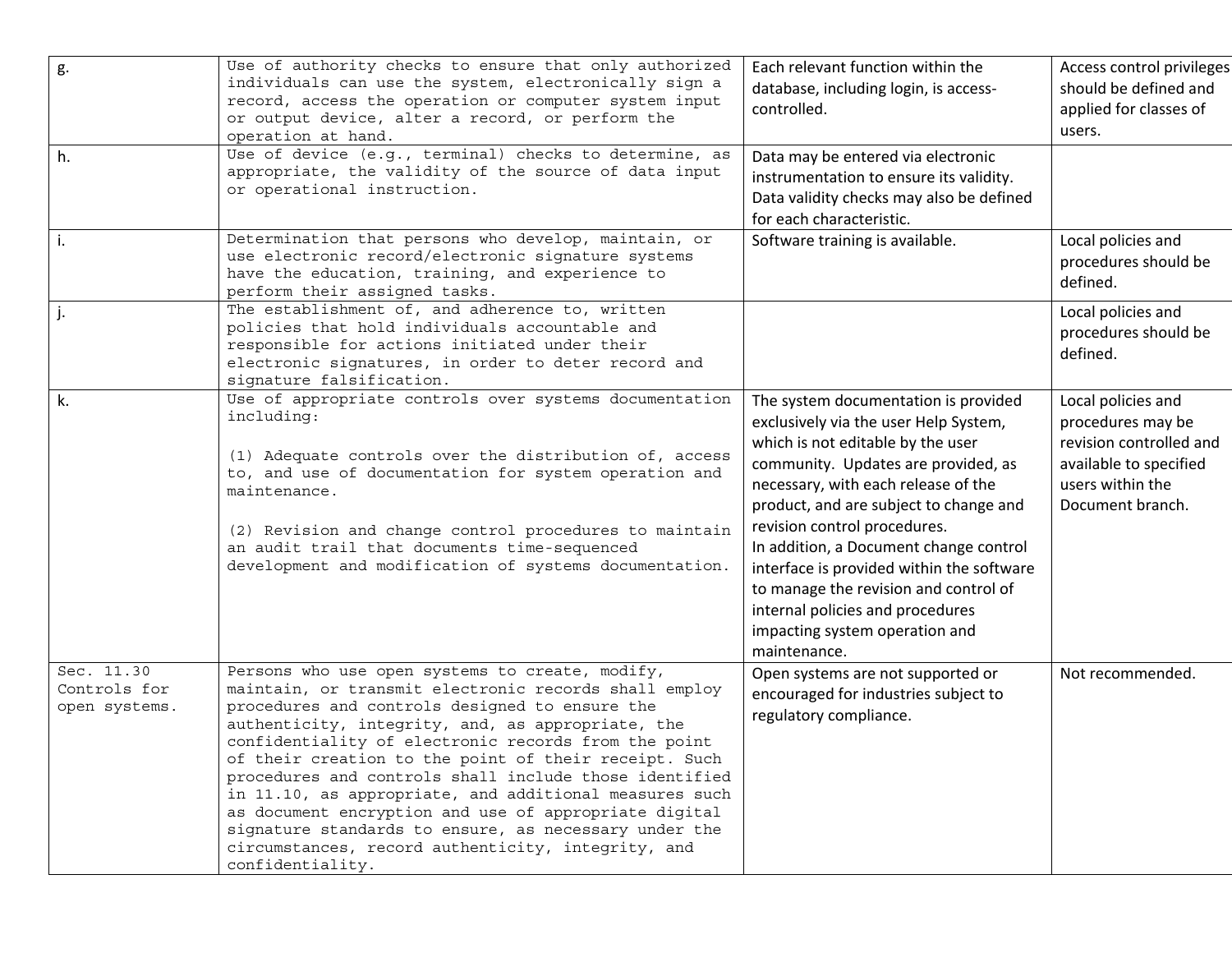| Sec. 11.50             | a) Signed electronic records shall contain information                                                                    | All data entry and editing functions, when  |                         |
|------------------------|---------------------------------------------------------------------------------------------------------------------------|---------------------------------------------|-------------------------|
| Signature              | associated with the signing that clearly indicates all                                                                    | written to the database, include            |                         |
| manifestations         | of the following:                                                                                                         | identification of the unique user login,    |                         |
|                        |                                                                                                                           | the date and time of the entry or edit, as  |                         |
|                        | (1) The printed name of the signer;                                                                                       | well as the specified value of any number   |                         |
|                        |                                                                                                                           | of Traceability Fields, as well as          |                         |
|                        | (2) The date and time when the signature was executed;                                                                    | Assignable Cause and Corrective Action      |                         |
|                        | and                                                                                                                       | fields, associated with the data.           |                         |
|                        |                                                                                                                           |                                             |                         |
|                        | (3) The meaning (such as review, approval,                                                                                | Electronic signatures, as the digitized     |                         |
|                        | responsibility, or authorship) associated with the                                                                        | form of a handwritten signature, are not    |                         |
|                        | signature.                                                                                                                | stored as separate entities within the      |                         |
|                        |                                                                                                                           | software.                                   |                         |
|                        | (b) The items identified in paragraphs $(a)$ $(1)$ , $(a)$ $(2)$ ,<br>and (a) (3) of this section shall be subject to the |                                             |                         |
|                        | same controls as for electronic records and shall be                                                                      |                                             |                         |
|                        | included as part of any human readable form of the                                                                        |                                             |                         |
|                        | electronic record (such as electronic display or                                                                          |                                             |                         |
|                        | printout).                                                                                                                |                                             |                         |
| Sec. 11.70             | Electronic signatures and handwritten signatures                                                                          | Handwritten signatures may be affixed to    |                         |
| Signature /            | executed to electronic records shall be linked to                                                                         | printed reports, and scanned as a digital   |                         |
| record linking         | their respective electronic records to ensure that the                                                                    | image using third-party scanning            |                         |
|                        | signatures cannot be excised, copied, or otherwise                                                                        | software. These electronic documents        |                         |
|                        | transferred to falsify an electronic record by                                                                            | may be stored within the database. As       |                         |
|                        | ordinary means.                                                                                                           |                                             |                         |
|                        |                                                                                                                           | such, the software provides the facility to |                         |
|                        |                                                                                                                           | manage and control the access and           |                         |
|                        |                                                                                                                           | updating of the documents. Editing of the   |                         |
|                        |                                                                                                                           | electronic documents is not supported       |                         |
|                        |                                                                                                                           | within the software.                        |                         |
| Subpart C--            |                                                                                                                           | As stated above, Electronic signatures, as  |                         |
| Electronic             |                                                                                                                           | the digitized form of a handwritten         |                         |
| Signatures             |                                                                                                                           | signature, are not stored as a separate     |                         |
| Sec. 11.100<br>General |                                                                                                                           | field within the software, so this section  |                         |
| Requirements           |                                                                                                                           | may be inapplicable. However, there has     |                         |
|                        |                                                                                                                           | been some interpretation of signatures      |                         |
|                        |                                                                                                                           | as unique user logins, meant to             |                         |
|                        |                                                                                                                           | differentiate and identify users.           |                         |
|                        | Each electronic signature shall be unique to one                                                                          | User logins are unique. New users may       | Policies and procedures |
| a                      | individual and shall not be reused by, or reassigned                                                                      |                                             |                         |
|                        | to, anyone else.                                                                                                          | not use the same login as existing users.   | should prevent          |
|                        |                                                                                                                           |                                             | Administrators from re- |
|                        |                                                                                                                           |                                             | assigning a login to a  |
|                        |                                                                                                                           |                                             | different individual,   |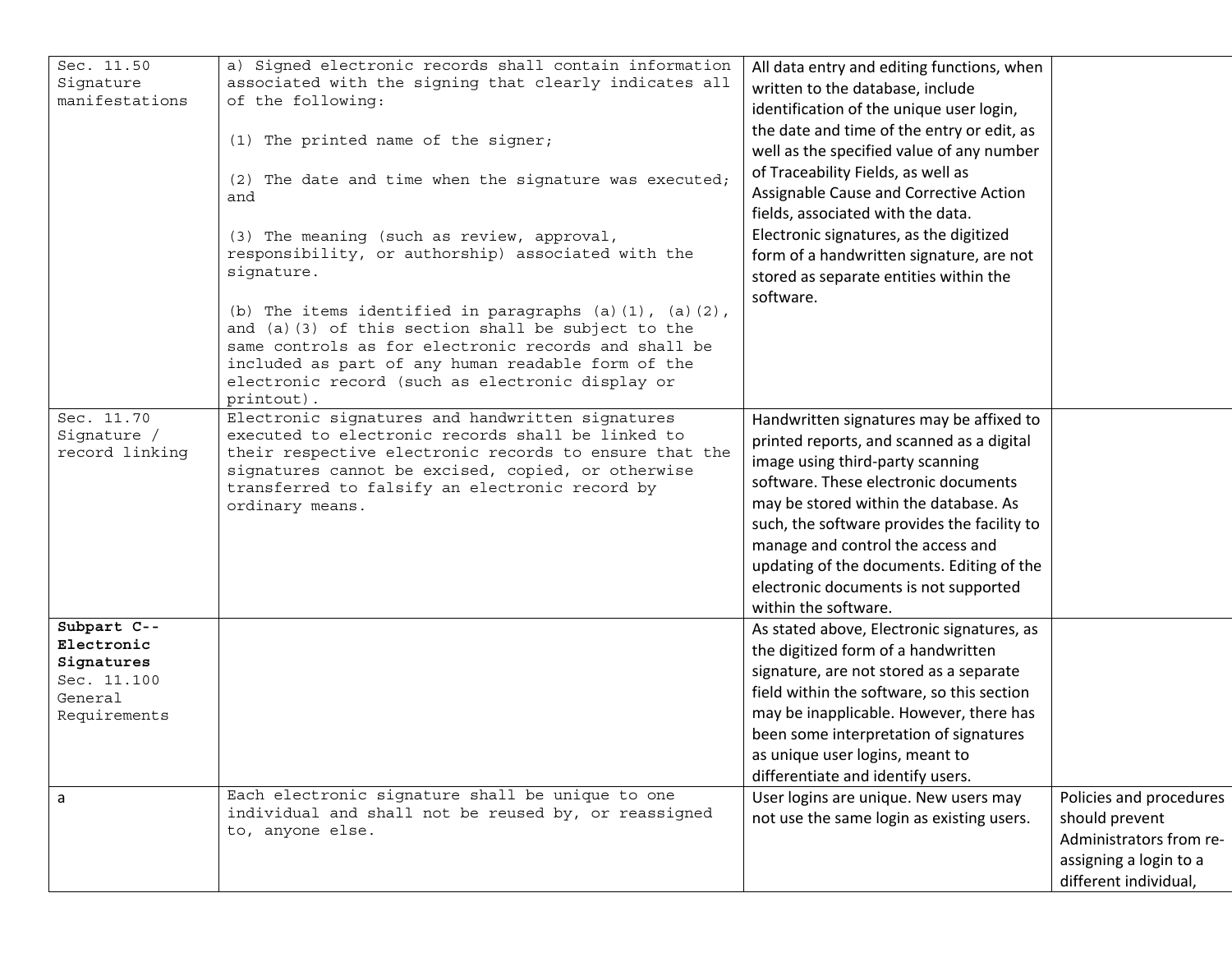| $\mathsf b$<br>$\mathsf{C}$                                               | Before an organization establishes, assigns,<br>certifies, or otherwise sanctions an individual's<br>electronic signature, or any element of such<br>electronic signature, the organization shall verify<br>the identity of the individual.<br>Persons using electronic signatures shall, prior to or<br>at the time of such use, certify to the agency that<br>the electronic signatures in their system, used on or<br>after August 20, 1997, are intended to be the legally<br>binding equivalent of traditional handwritten<br>signatures.                                                                                                                                                                                                                                                                                                                         | Does not apply to software that does not<br>include provisions for electronic<br>signatures as digitized form of<br>handwritten signature.                                                                                                                                                                                                                                         | Internal policies and<br>procedures required.                                                                                                                                                                                                    |
|---------------------------------------------------------------------------|------------------------------------------------------------------------------------------------------------------------------------------------------------------------------------------------------------------------------------------------------------------------------------------------------------------------------------------------------------------------------------------------------------------------------------------------------------------------------------------------------------------------------------------------------------------------------------------------------------------------------------------------------------------------------------------------------------------------------------------------------------------------------------------------------------------------------------------------------------------------|------------------------------------------------------------------------------------------------------------------------------------------------------------------------------------------------------------------------------------------------------------------------------------------------------------------------------------------------------------------------------------|--------------------------------------------------------------------------------------------------------------------------------------------------------------------------------------------------------------------------------------------------|
|                                                                           | (1) The certification shall be submitted in paper form<br>and signed with a traditional handwritten signature,<br>to the Office of Regional Operations (HFC-100), 5600<br>Fishers Lane, Rockville, MD 20857.<br>(2) Persons using electronic signatures shall, upon<br>agency request, provide additional certification or<br>testimony that a specific electronic signature is the<br>legally binding equivalent of the signer's handwritten<br>signature.                                                                                                                                                                                                                                                                                                                                                                                                            |                                                                                                                                                                                                                                                                                                                                                                                    |                                                                                                                                                                                                                                                  |
| Sec. 11.200<br>Electronic<br>signature<br>components and<br>controls<br>a | Electronic signatures that are not based upon<br>biometrics shall:<br>(1) Employ at least two distinct identification<br>components such as an identification code and<br>password.<br>(i) When an individual executes a series of signings<br>during a single, continuous period of controlled<br>system access, the first signing shall be executed<br>using all electronic signature components; subsequent<br>signings shall be executed using at least one<br>electronic signature component that is only executable<br>by, and designed to be used only by, the individual.<br>(ii) When an individual executes one or more signings<br>not performed during a single, continuous period of<br>controlled system access, each signing shall be<br>executed using all of the electronic signature<br>components.<br>(2) Be used only by their genuine owners; and | Access to the software may be restricted<br>based on two unique identification codes<br>(login ID and password). Passwords are<br>confidential, encrypted within dialog<br>boxes, and known only to the user.<br>Electronic signings are not permitted<br>within the software.<br>Users must re-enter login information<br>after a specified period (in minutes) of<br>inactivity. | Internal policies and<br>procedures should<br>require users to<br>maintain and secure<br>passwords.<br>Use the Require User to<br>Logon After Timeout<br>feature in the<br>Preferences dialog to<br>specify the allowed<br>period of inactivity. |